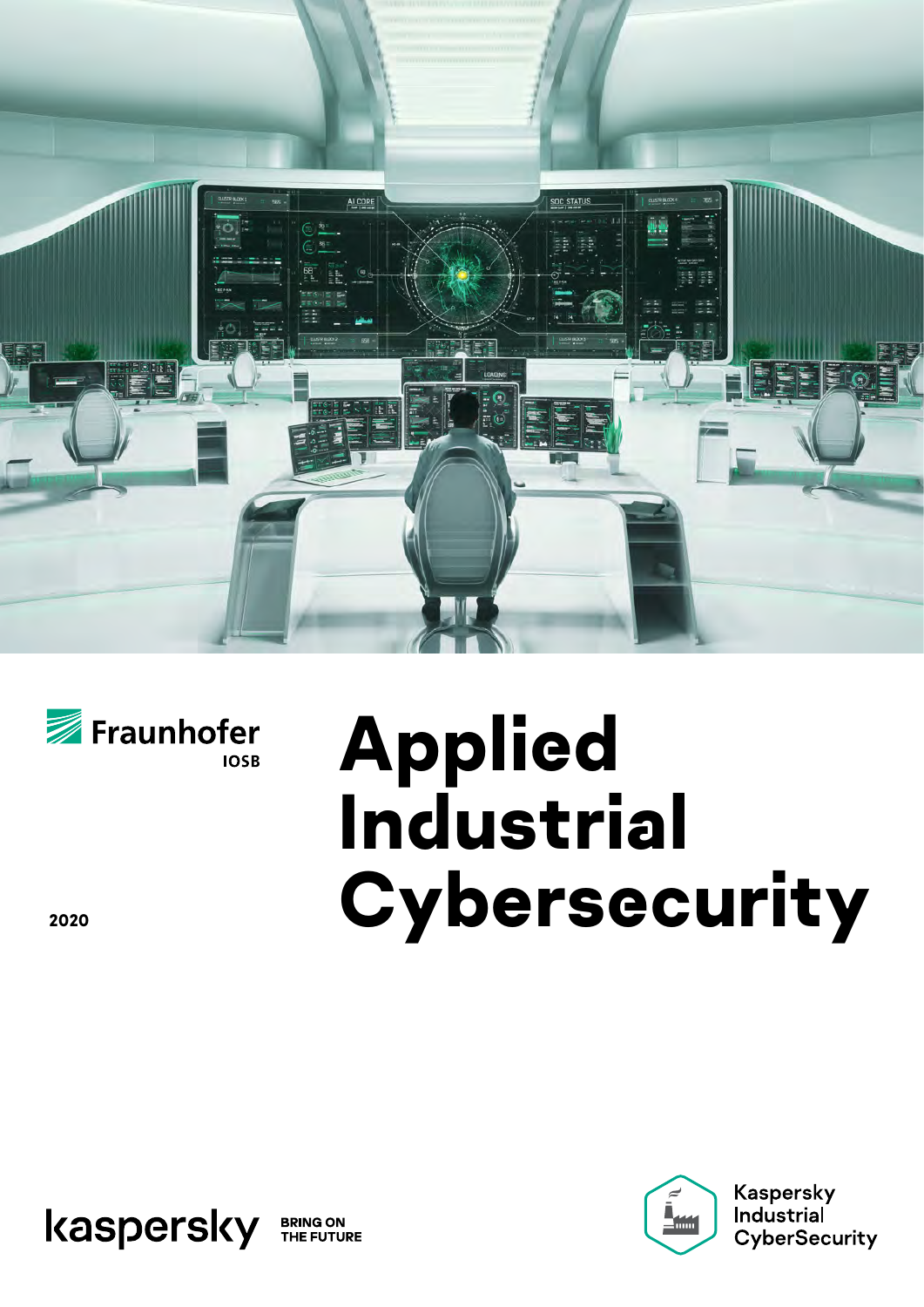## **Applied Industrial Cybersecurity**

Building cybersecurity expertise among IT/OT managers and engineers

### **Audience**

- Information Technology (IT) managers and engineers
- Operational Technology (OT) managers and engineers

#### **Course Prerequisites**

Participants should have a basic understanding of the relevant technologies, communication networks and security.

#### **Methods**

Interactive modules, games, hands-on exercises, attack examples, simulations on a real hardware setup, hacking demonstrations and great trainers with practical experience and in-depth knowledge.

## Education initiative by Kaspersky and Fraunhofer IOSB

Kaspersky and Fraunhofer IOSB are working together to address industrial cybersecurity and awareness challenges. Faced with a significant security skills shortage in the field of industrial control systems and operational technology, the provision of quality content for specialists looking to develop their careers has never been more important.

Kaspersky and Fraunhofer IOSB have collaborated to develop new training courses for IT/OT managers and engineers. The "Applied Industrial Cybersecurity" course is based on the combined knowledge and technical expertise of Kaspersky and Fraunhofer IOSB.

#### **Objectives of the 2-day training**

- Grasp the differences between IT and OT networks and learn how to bridge the gaps
- Experience the impact of ICS vulnerabilities (including hacking demos)
- Recognize incidents in an OT environment and initiate an appropriate response
- Master advanced topics on industrial networks, information security and countermeasures
- Understand risk management processes, procedures and outcomes
- Get to know basic defense measures and how to apply them

**Our training courses can be customized** according to your requirements.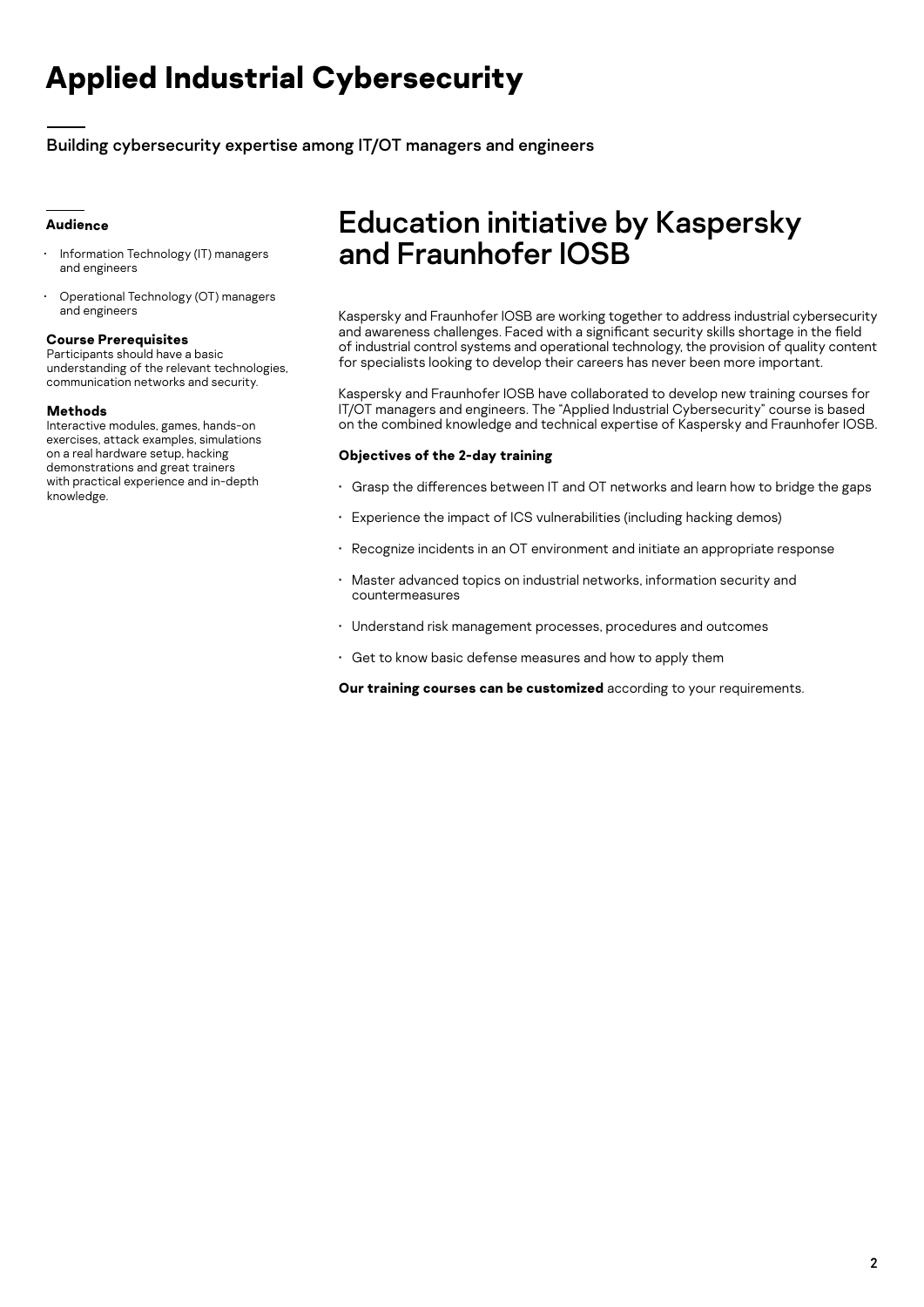**Objects to** discover **Understanding A Knowledge** 

Industrial Control Systems (ICS)

IT and OT networks

ICS vulnerabilities

Security measures

Attacks and attacker perspectives

Defender perspectives

Risk management

Incident handling

Applicable laws and standards



Nature of incidents, security, safety, defense in depth

Roles and responsibilities of information security professionals

Risk management processes and procedures

Need for compliance with regulations and standards

Need for trust in third parties/supply chain

Security policy

Patch strategies

Differences between IT and OT

Industrial Networks: typical topology, components, protocols, design practices

Information security: attacks, attacker profiles, threats, vulnerabilities,

Countermeasures: segmentation, firewalling, access control for devices, users, services

Hardening measures and recommendations

Malware attacks, APT, social engineering

Incident handling